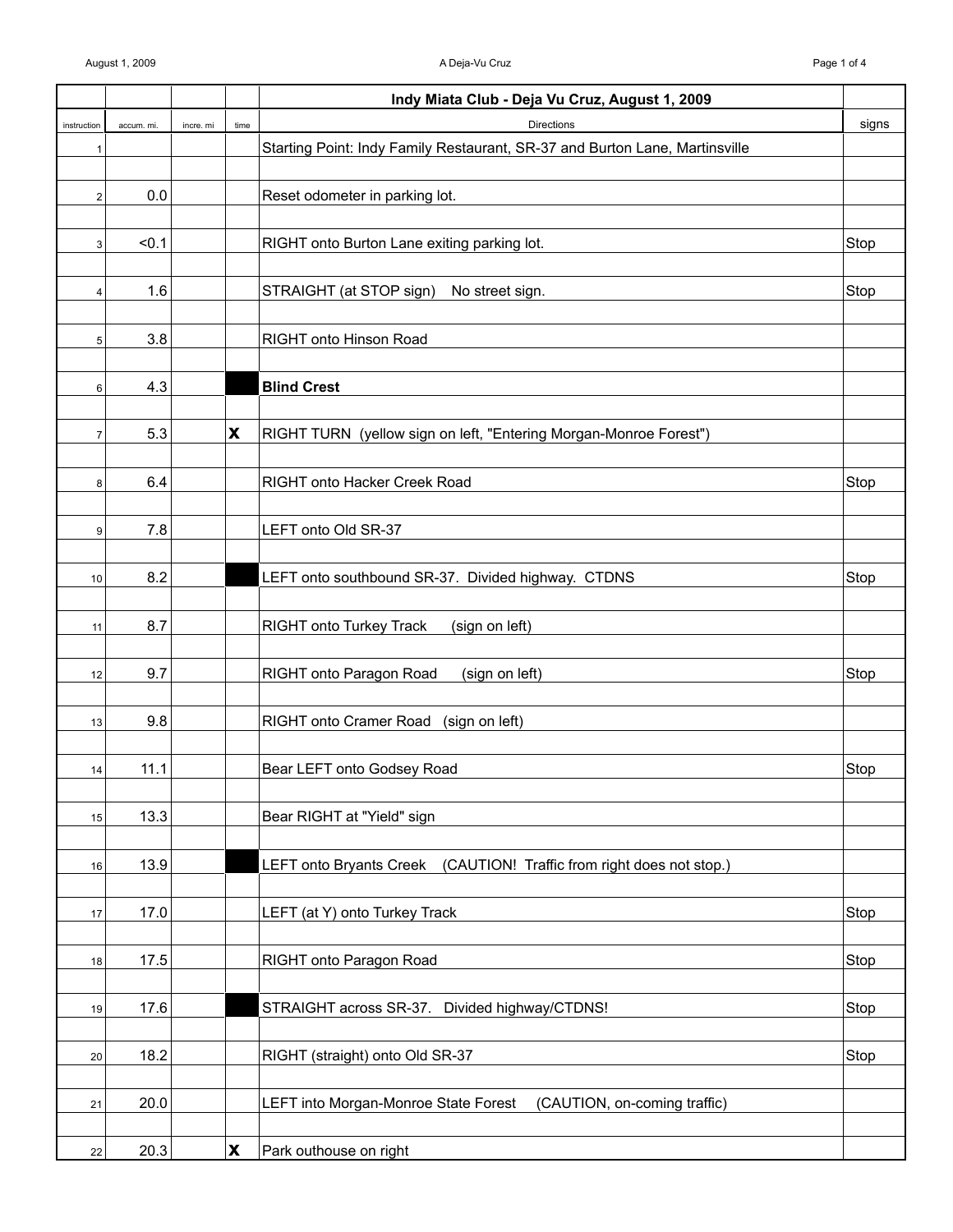| 23 | 22.9 | X                         | STOP for rest break. Swings & shelter on right. Another outhouse.    |      |
|----|------|---------------------------|----------------------------------------------------------------------|------|
|    |      |                           |                                                                      |      |
|    |      |                           | RIGHT turn on departure.                                             |      |
|    |      |                           |                                                                      |      |
| 24 | 24.8 |                           | LEFT turn (T-intersection) No street sign.                           | Stop |
|    |      |                           |                                                                      |      |
| 25 | 26.1 | X                         | LEFT at Y-intersection (Main road goes right)                        |      |
|    |      |                           |                                                                      |      |
| 26 | 27.0 | $\boldsymbol{\mathsf{X}}$ | Reduce speed for rough surface next 0.7 miles)                       |      |
|    |      |                           |                                                                      |      |
| 27 | 33.7 |                           | RIGHT onto Mahalasville Road                                         | Stop |
|    |      |                           |                                                                      |      |
| 28 | 35.3 |                           | LEFT onto Townsend Road. CAUTION making turn. (On-coming traffic!)   |      |
|    |      |                           |                                                                      |      |
| 29 | 37.6 |                           | (sign on left)<br>RIGHT onto Voyles Road.                            |      |
|    |      |                           |                                                                      |      |
| 30 | 39.4 | X                         | LEFT turn (No street sign. Mailbox and goose lawn ornament on right) |      |
|    |      |                           |                                                                      |      |
| 31 | 41.9 |                           | RIGHT onto unmarked street. (Red Bud Lane)                           |      |
|    |      |                           |                                                                      |      |
| 32 | 43.0 |                           | LEFT onto Railroad Rd                                                | Stop |
|    |      |                           |                                                                      |      |
| 33 | 43.5 |                           | RIGHT onto Whetstine Rd                                              | Stop |
|    |      |                           |                                                                      |      |
| 34 | 44.0 |                           | <b>LEFT onto Mahalasville Road</b>                                   | Stop |
|    |      |                           |                                                                      |      |
| 35 | 45.7 |                           | RIGHT onto Lick Creek Rd. CAUTION! Limited sight on left. CTDNS      | Stop |
|    |      |                           |                                                                      |      |
| 36 | 47.3 | $\pmb{\mathsf{X}}$        | Bear RIGHT onto Hassetown Rd (street sign on left)                   |      |
|    |      |                           |                                                                      |      |
| 37 | 47.8 |                           | Bear LEFT (gravel road on right)                                     |      |
|    |      |                           |                                                                      |      |
| 38 | 48.3 |                           | Bear LEFT following "Short Chute" sign, on left.                     |      |
|    |      |                           |                                                                      |      |
| 39 | 49.7 |                           | STRAIGHT at Richards Rd                                              | Stop |
|    |      |                           |                                                                      |      |
| 40 | 53.4 |                           | LEFT onto SR-45<br>CTDNS!                                            | Stop |
|    |      |                           |                                                                      |      |
| 41 | 54.7 |                           | LEFT onto Lick Creek Road. CAUTION! On-coming traffic.               |      |
|    |      |                           |                                                                      |      |
| 42 | 59.9 | $\boldsymbol{\mathsf{X}}$ | Follow road right at Hassetown Rd intersection                       |      |
|    |      |                           |                                                                      |      |
| 43 | 62.9 |                           | LEFT onto Marion St. in Morgantown.                                  |      |
|    |      |                           |                                                                      |      |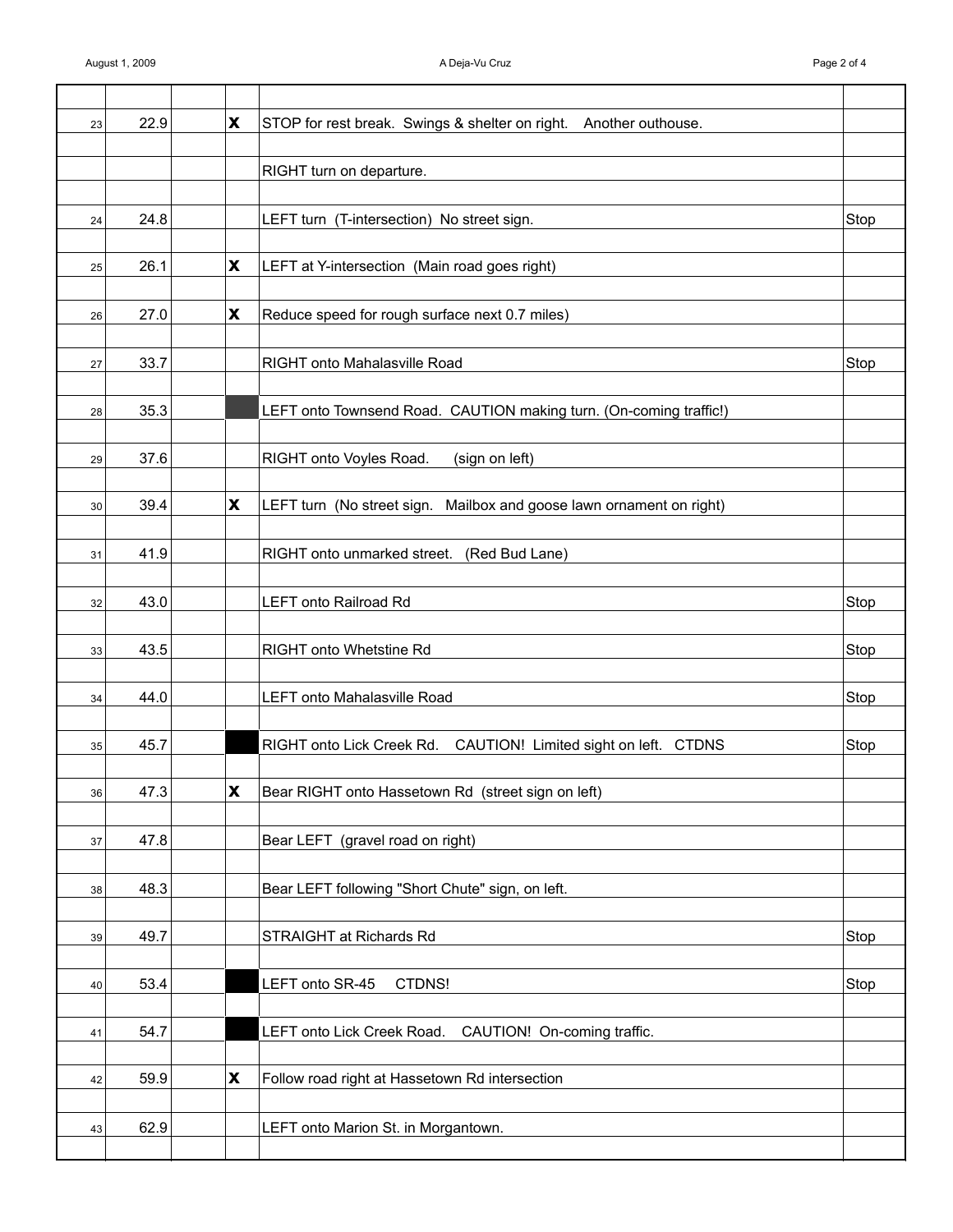| 44 | 63.0  |                           | STRAIGHT onto SR-135.<br><b>CTDNS</b>                                                                   | Stop      |
|----|-------|---------------------------|---------------------------------------------------------------------------------------------------------|-----------|
| 45 | 63.1  | $\boldsymbol{\mathsf{X}}$ | <b>Emergency</b> restroom break? Try restaurants on Washington St to right                              | Traf. Lt. |
|    |       |                           | or Moco station about 0.2 miles further east on Washington.                                             |           |
|    |       |                           |                                                                                                         |           |
| 46 | 0.0   | $\mathbf{X} \mathbf{X}$   | Reset odometer to 0.0 at traffic light (Washington & Marion)                                            | Traf. Lt. |
|    |       |                           | Continue North on Marion St.                                                                            |           |
|    |       |                           |                                                                                                         |           |
| 47 | 0.1   |                           | CAUTION! Patch of gravel.                                                                               |           |
|    |       |                           |                                                                                                         |           |
| 48 | 0.2   |                           | Becomes Hickey Rd                                                                                       |           |
|    |       |                           |                                                                                                         |           |
| 49 | 4.2   |                           | RIGHT onto Conservation Club Rd                                                                         |           |
|    | 4.9   |                           | Bear LEFT at intersection with Old Morgantown Rd                                                        | Stop      |
| 50 |       |                           |                                                                                                         |           |
| 51 | 6.6   |                           | RIGHT onto St John Road CAUTION! Narrow road & blind corners                                            |           |
|    |       |                           |                                                                                                         |           |
| 52 | 8.1   |                           | STRAIGHT onto SR-44 CTDNS                                                                               | Stop      |
|    |       |                           |                                                                                                         |           |
| 53 | 8.4   |                           | RIGHT onto Centennial Road<br>(sign on left)                                                            |           |
|    |       |                           |                                                                                                         |           |
| 54 | 8.9   |                           | Hazardous corner; S-curve, use low speed.                                                               |           |
|    |       |                           |                                                                                                         |           |
| 55 | 11.3  |                           | LEFT onto Egbert Road.                                                                                  | Stop      |
|    |       |                           |                                                                                                         |           |
| 56 | 12.1  |                           | LEFT onto SR-37 (Divided highway, CTDNS)                                                                | Stop      |
|    | 12.2  |                           | RIGHT onto Old SR-37                                                                                    |           |
| 57 |       |                           |                                                                                                         |           |
| 58 | ***** | $\boldsymbol{\mathsf{x}}$ | Marathon gas station immediately after turn onto Old SR-37                                              |           |
|    |       |                           | Restroom break if needed.                                                                               |           |
|    |       |                           |                                                                                                         |           |
| 59 | 12.6  |                           | RIGHT onto Maple Turn Rd                                                                                |           |
|    |       |                           |                                                                                                         |           |
| 60 | 13.1  |                           | RIGHT onto Ramsgate Rd. (Speed bumps, maintain low speed)                                               |           |
|    |       |                           |                                                                                                         |           |
| 61 | 13.8  |                           | LEFT onto Foxcliff Drive East.                                                                          | Stop      |
|    |       |                           |                                                                                                         |           |
| 62 | 14.3  |                           | RIGHT onto Maple Turn Rd.<br>(T-intersection)                                                           | Stop      |
|    | 15.3  | $\pmb{\mathsf{X}}$        |                                                                                                         |           |
| 63 |       |                           | Watch for "Dangerous Intersection" sign.<br>Immediate LEFT onto Lincoln Rd. CAUTION! On-coming traffic. |           |
|    |       |                           | CAUTION! Narrow road / blind corners                                                                    |           |
|    |       |                           |                                                                                                         |           |